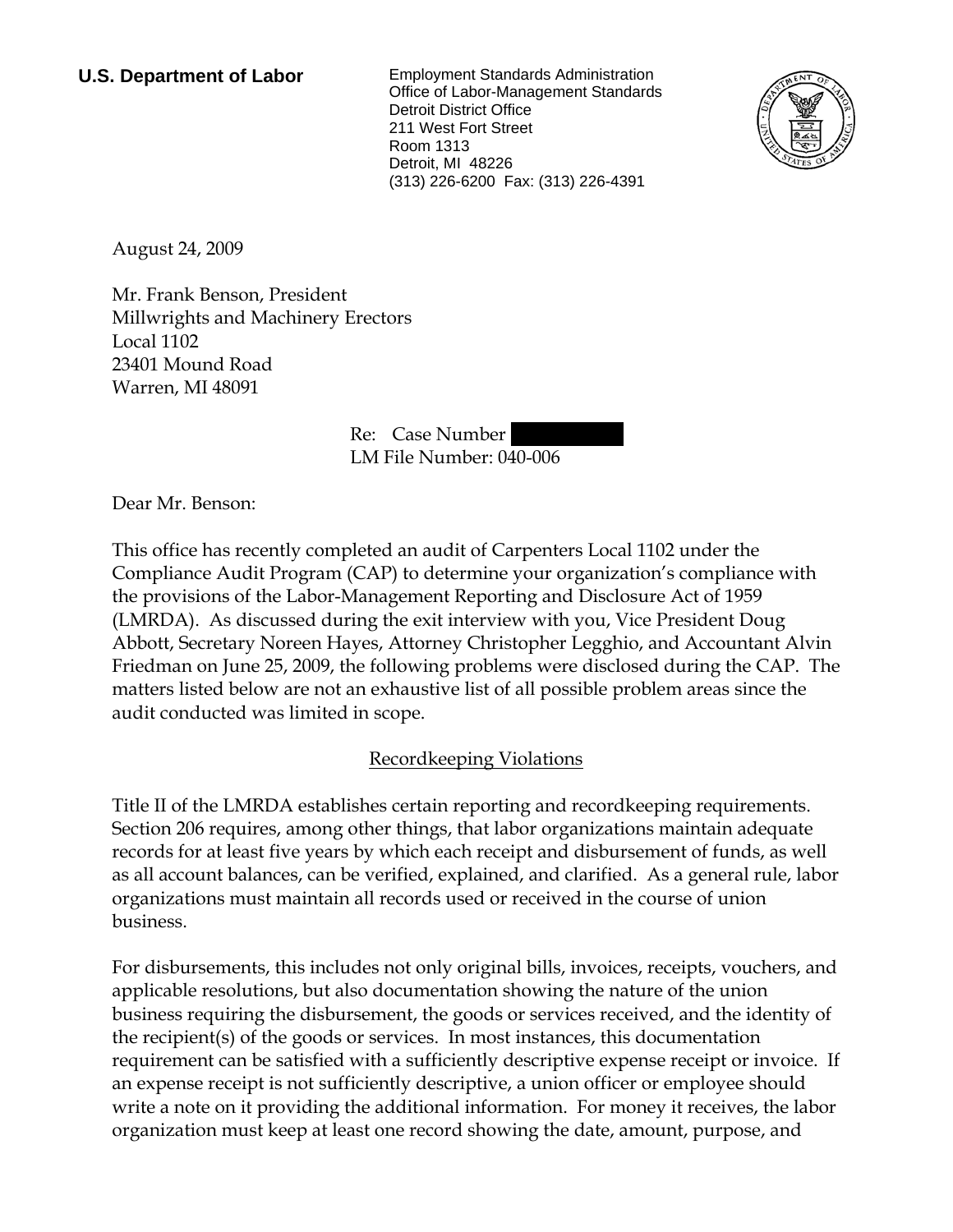source of that money. The labor organization must also retain bank records for all accounts.

The audit of Local 1102's 2008 records revealed the following recordkeeping violations:

1. Meal and Mileage Expenses

Local 1102's records of meal expenses did not always include written explanations of union business conducted or the names and titles of the persons incurring the restaurant charges. Union records of meal expenses must include written explanations of the union business conducted and the full names and titles of all persons who incurred the restaurant charges. Also, the records retained must identify the names of the restaurants where the officers or employees incurred meal expenses.

The union must maintain records which identify the dates of travel, locations traveled to and from, and number of miles driven. The record must also show the business purpose of each use of a personal vehicle for business travel by an officer or employee who was reimbursed for mileage expenses.

2. Credit Card Expenses

Local 1102 did not retain adequate documentation for all credit card expenses incurred during the audit year.

Example: Business Agent Kelly Raleigh and Financial Secretary James Tharrett, incurred credit card charges totaling at least \$648.00. Credit card charges incurred by Kelly Raleigh for hotel room expenses at Bally's in Las Vegas from September 25-27, 2007 in the amount of \$184.21 and car rental expenses in the amount of \$271.39 did not have supporting hotel and car rental receipts or invoices. Credit card charges incurred by James Tharrett for hotel room expenses at Bally's in Las Vegas from September 25-27, 2007 in the amount of \$192.21 did not have a supporting hotel invoice.

As previously noted above, labor organizations must retain original receipts, bills, and vouchers for all disbursements. The president and treasurer (or corresponding principal officers) of your union, who are required to sign your union's LM report, are responsible for properly maintaining union records.

3. Lack of Salary and Allowance Authorization

Local 1102 did not maintain records to verify that the salaries and allowances reported in Schedules 11 (All Officers and Disbursements to Officers) and 12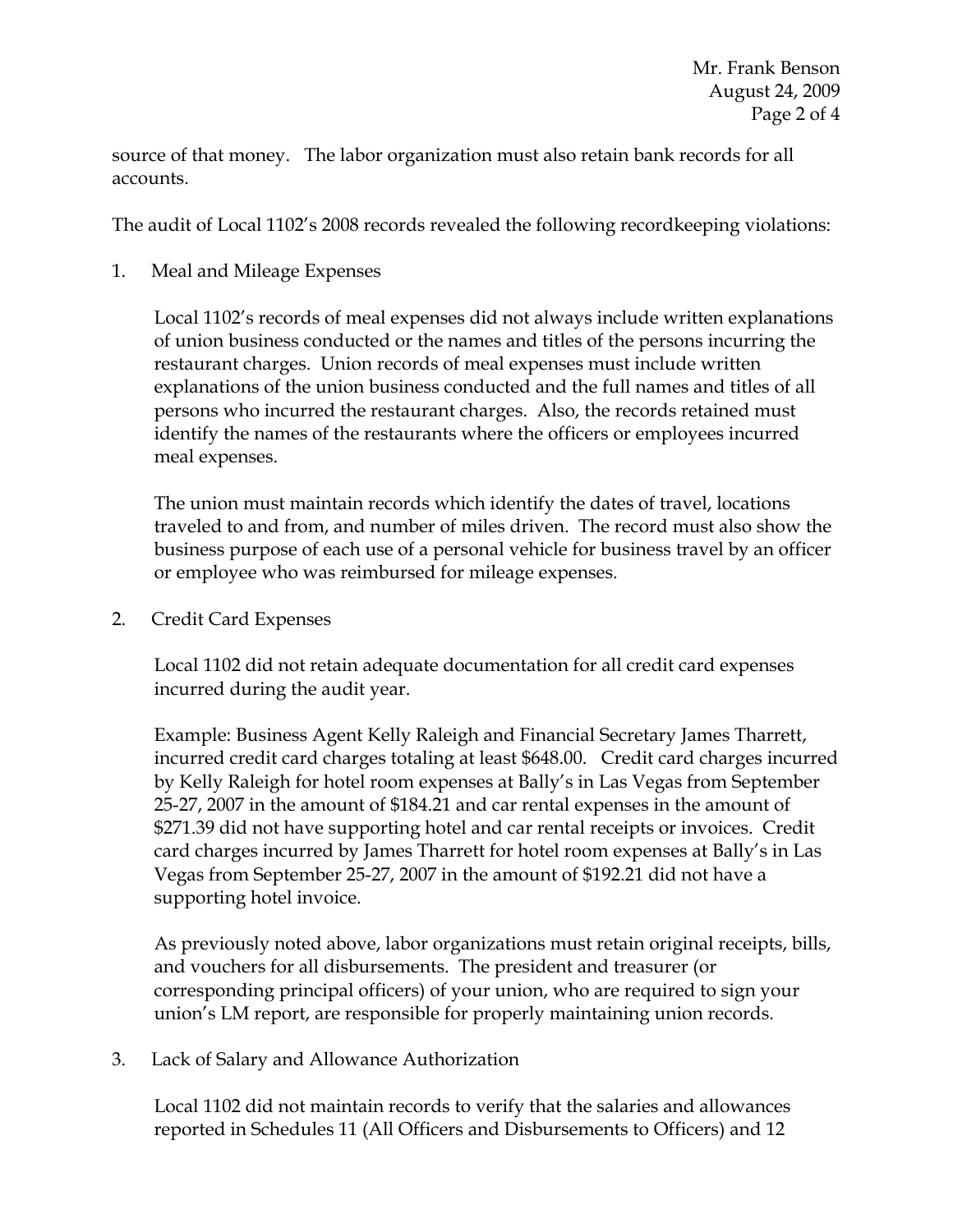(Disbursements to Employees) of the LM-2 was the authorized amount and therefore was correctly reported.

During the audit year, officers received \$40 for attending each of the officers meetings and \$30 for regular meetings. The recording secretary received \$45 for attending each of the executive board meetings and \$35 for regular meetings. Section 24(c) of the Millwrights Local 1102 By-laws dated July 28, 1980 states that officers will receive an expense allowance of \$15 for each of the officers meeting and \$10 for each of the regular meetings with the exception of the Recording Secretary who will receive \$20 for officers meetings and \$15 for regular meetings. The Bylaws states that these amounts can be changed from time to time at a special called meeting of the local.

During the audit year, Business Agents received a monthly expense allowance of \$800. Section 24 (B) of the Millwrights' Bylaws states that expenses for the Business Manager and Business Representatives shall cover an expense account, car allowance, mileage, and automobile insurance and the amounts for each shall be set at the meeting this document is ratified. The Bylaws also states these amounts can be changed from time to time at a special called meeting of the Local. There was no specific expense allowance amount established in the Bylaws.

The union must keep a record, such as meeting minutes, to show the current salaries or allowances authorized by the entity or individual in the union with the authority to establish salaries and allowances.

Authorization and approval of large and/or unusual disbursements and a full understanding of the level of wages, allowances, and expenses to which the union's officers and members are entitled should be recorded in the minutes of your membership or executive board meetings if they are not fully covered in the union's constitution and bylaws.

The recordkeeping requirement can be most easily satisfied with a descriptive bill, invoice, or receipt that identifies the vendor's name and address, the date and amount of the transaction, and the goods or services provided. If a receipt is not descriptive, you should note the missing information on the receipt. If a receipt is not provided by the vendor, then you must create a record containing the identifying information with a notation that original documentation was not provided.

As previously noted above, labor organizations must retain original receipts, bills, and vouchers for all disbursements, in addition to, membership or executive board meeting minutes to document approval of disbursements. The president and financial secretary (or corresponding principal officers) of your union, who are required to sign your union's LM report, are responsible for properly maintaining union records.